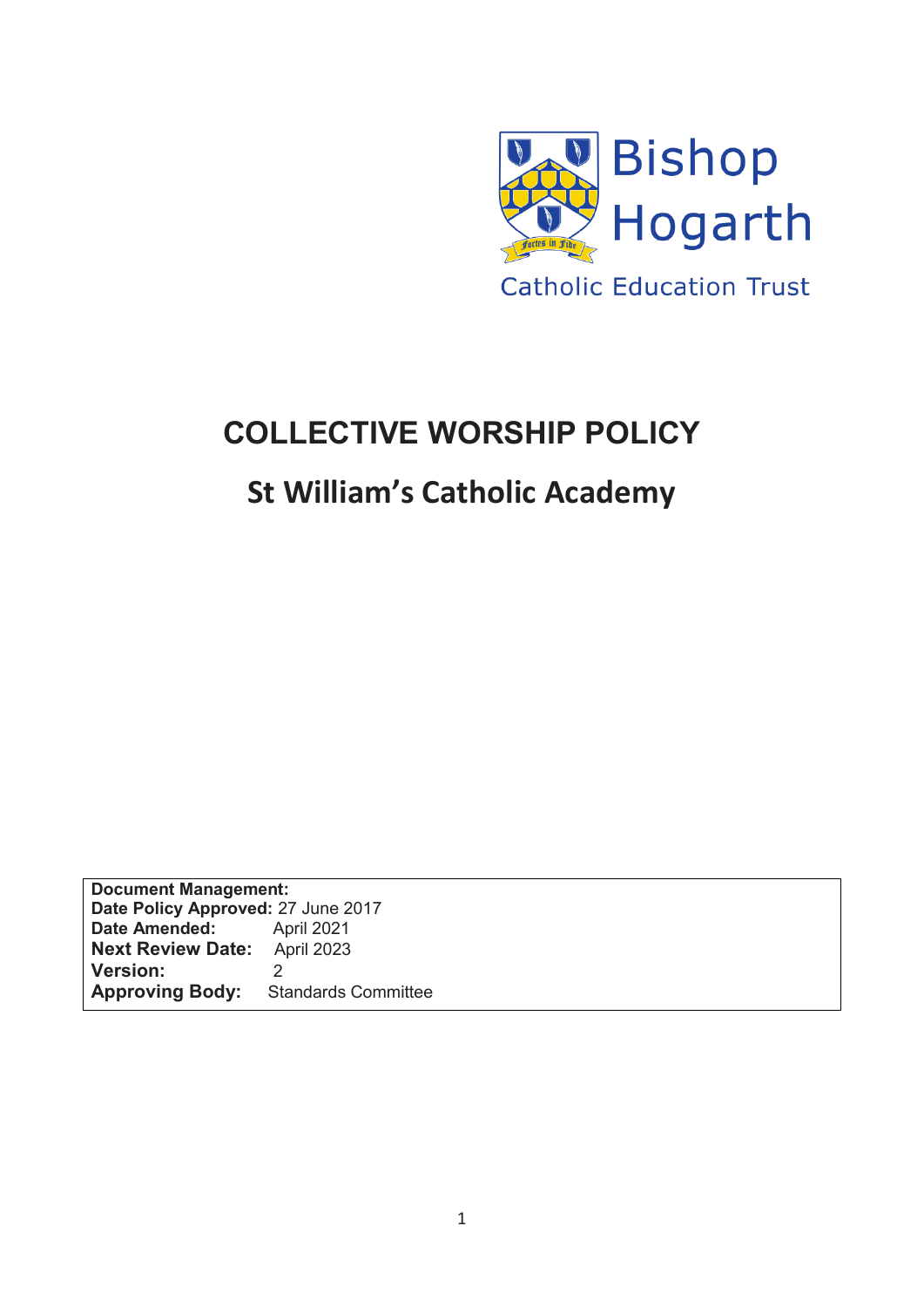## **1. Introduction**

*Regular liturgical celebrations and daily prayers in accordance with the rites, practices, discipline and liturgical norms of the Catholic Church, should be at the heart of school life. (A7.7) The celebration of Catholic liturgies and prayers as an integral part of learning and teaching should create time for the school community to become reflective, experience the presence of God and develop a mature spiritual life. (A8.7)*  **From Christ at the Centre: A Summary of Why the Church Provides Catholic Schools, Rev Marcus Stock STL MA, Director of Schools, 2005**

The Catholic School is essentially different and distinct from other institutions in both philosophy and practice. Bishop Hogarth Catholic Education Trust recognises the importance of emphasising this distinctiveness in our acts of collective worship. To this end, our acts of worship are designed to:

- Foster and develop a relationship with Jesus Christ
- promote an appreciation of prayer, worship and liturgy
- encourage the participation of pupils so as to reinforce the unique worth of each individual within our community and also;
- in line with the Liturgical Calendar, the directives and the translations of the liturgical books of the Roman Catholic Church.

In accordance with the Scheme of Delegation and the Diocesan Memorandum of Understanding each school in the Trust must provide religious education and collective worship in accordance with the teachings, rites and liturgical norms of the Catholic Church and will be subject to the authority and direction of the Bishop of Hexham and Newcastle. The key areas of the distinctive nature of Catholic education are recorded in 'Principles, Practices and Concerns' as supplemented by 'The Common Good in Education' (Bishops Conference 1996), focusing particularly on the search for excellence as an integral part of the spiritual quest within oneself and within the wider community.

#### **The Right to Withdraw**

An Academy's Funding Agreement is drafted to mirror the requirements for Acts of collective worship. Each pupil must take part in a daily act of collective worship unless they have been withdrawn by their parents, or if in the sixth form they have decided to withdraw themselves.

Parents have the right to withdraw their child from collective worship and are not required to provide a reason for doing so.

Parents will be encouraged to discuss their decision with the **headteacher** following a request of withdrawal in terms of:

- The elements of worship in which the parent would object to the pupil taking part in.
- The practical implications of their withdrawal.

Alternative provision will be arranged for pupils who are withdrawn from collective worship.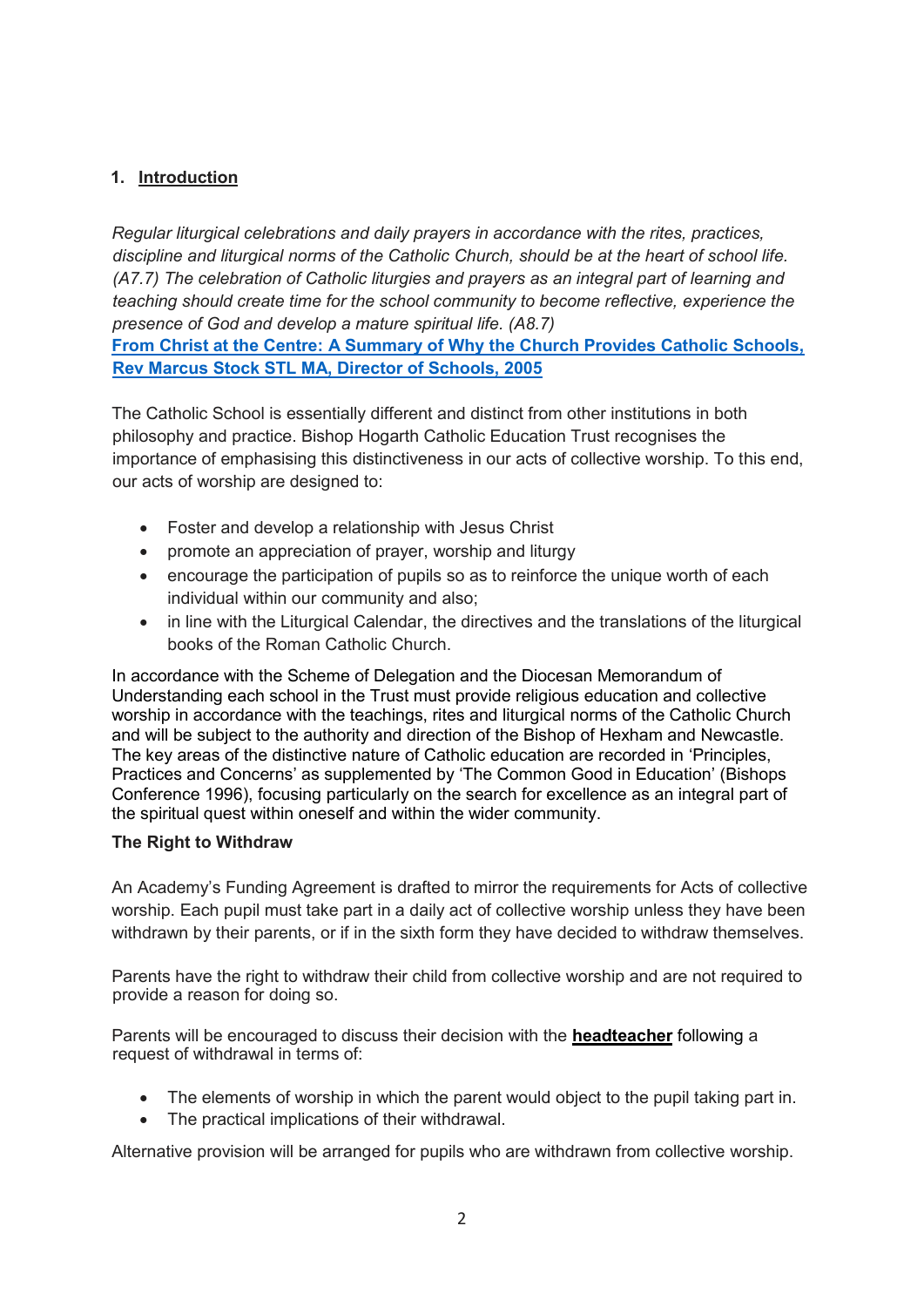- Alternative provision may involve religious worship relevant to their particular faith or denomination provided that:
- The effect of the alternative provision would not replace the denominational collective worship with that of the statutory, non-denominational worship.

Such arrangements can be made at no additional cost to the school.

The alternative provision will be consistent with the overall purposes of the school curriculum.

The Trust's Funding Agreement also states that: 'Where a Mainstream Academy is designated with a religious character in accordance with section 124B of the [School](http://www.legislation.gov.uk/ukpga/1998/31/contents)  [Standards and Framework Act 1998](http://www.legislation.gov.uk/ukpga/1998/31/contents) or further to section 6(8) of the [Academies Act 2010:](http://www.legislation.gov.uk/ukpga/2010/32/schedule/1)

b) subject to clause 28, the Company shall comply with the requirements of section 70(1) of, and Schedule 20 to, the School Standards and Framework Act 1998 as if the Academy were a foundation school with a religious character or a voluntary school, and as if references to 'the required collective worship' were references to collective worshiping accordance with the tenets and practices of the specified religion or religious denomination of the Academy.'

c) the Company shall ensure that all quality of.….the Academy's collective worship…are inspected. Such inspection shall be conducted by a person chosen by the Company and the Academy shall secure that such inspection shall comply with the requirements set out in any statutory provision and regulations as if the Academy were a foundation or voluntary school which has been designated under section 69(3) of the Schools Standards and Framework Act 1998 as having a religious character.

Collective Worship in a Catholic school is, however, more than just a legal requirement. It is central to Catholic education and is an essential part of the Trust's overall provision for prayer and worship. We are proudly Catholic in both senses of the word. Everyone in our community is invited to contribute to it and gain from it, regardless of faith, level of belief and commitment.

The inspection of the Trust's arrangement for the inspection for collective worship and RE shall be through Section 48 Inspections. The report on Religious Education is produced for the Bishop of Hexham & Newcastle, who under Canon Law 804 and 806, as the Diocesan Bishop he has responsibility for the schools in the diocese, and for the Governing Body of the schools concerned. *"The formation and education in the Catholic religion provided in any school is subject to the authority of the Church….the diocesan Bishop has the right to watch over and inspect the Catholic schools situated in his territory, even those established or directed by members of Religious Institutes".* [\(Canons 804, 806 Code of Cannon Law\)](http://www.vatican.va/archive/ENG1104/_P2N.HTM).

The Trust is a Eucharistic Community this means that we are a community rooted in the Catholic tradition, which gathers to celebrate Eucharist on a regular basis. The word "Eucharist" is a translation of the Greek word eucharistia, which means thanksgiving. Through sharing liturgical life and mutual support for one another, the trust is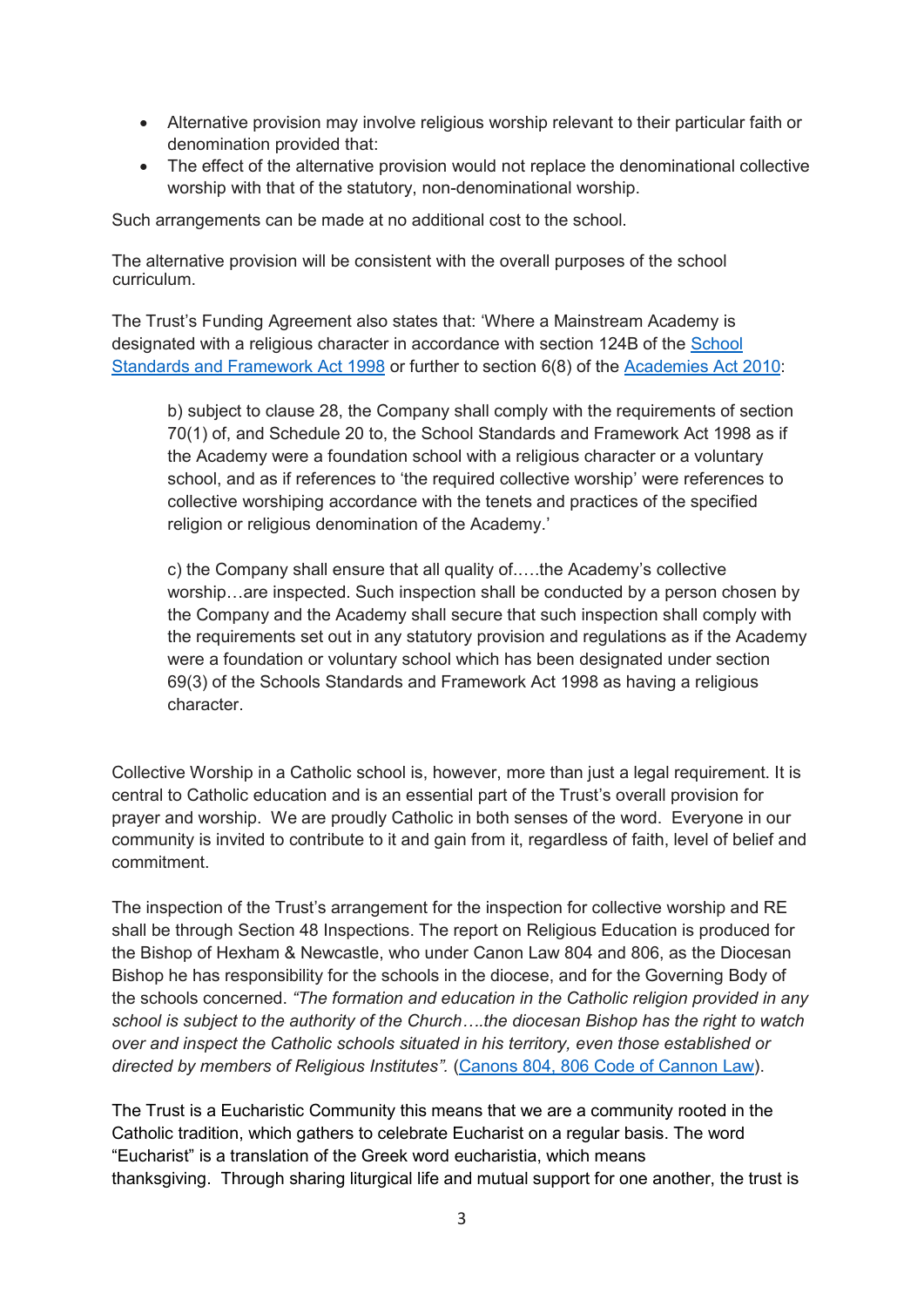strengthened to live Christ- centred lives dedicated to spiritual growth and social commitment.

The Eucharist is "the source and summit of the Christian life." "The other sacraments, and indeed all ecclesiastical ministries and works of the apostolate, are bound up with the Eucharist and are oriented toward it. For in the blessed Eucharist is contained the whole spiritual good of the Church, namely Christ himself, our Pasch." *[\(Catechism of the Catholic](http://www.vatican.va/archive/ccc_css/archive/catechism/p2s2c1a3.htm)  [Church 1324\)](http://www.vatican.va/archive/ccc_css/archive/catechism/p2s2c1a3.htm)*

In accordance with the [1988 Education Act](http://www.legislation.gov.uk/ukpga/1988/40/contents) and the [DfE Circular 1/94,](https://www.gov.uk/government/uploads/system/uploads/attachment_data/file/281929/Collective_worship_in_schools.pdf) collective worship within the Trust provides opportunities for pupils and staff to come together as a community through daily prayer in the classroom, through participation in weekly assemblies and through other liturgical celebrations. Furthermore, through collective worship we are able to encourage pupils and staff to reinforce positive attitudes they may have within their community. We also highlight and try to change negative attitudes within our society to encourage a common ethos and shared values amongst all.

In accordance with the Trust's Scheme of Delegation responsibility for arranging Collective Worship rests with the Local Governing Committee after consultation with the Principal/Headteacher.

#### **Aims**

The Trust aims to provide opportunities for pupils and staff to come together in community to worship God and to respond to the invitation from God to be in relationship with Him. Collective Worship reflects the traditions of our Church, taking into account the spiritual and educational needs of all who share in it:

- Those who form part of the worshipping community in church.
- Those for whom school may be their first and only experience of church.
- Those from other Christian traditions, faith communities or none.

#### **We endeavour to do this by:**

- Helping to develop the faith of each individual within our community;
- Promoting the belief that our Trust is a caring community:
- Giving pupils an insight into and understanding of Gospel values;
- Developing an understanding of the responsibilities the Gospel values place upon each individual within the community;
- Developing a sense of mission:
- Encourage those who form part of the worshipping community in church;
- Help those for whom school may be their first and only experience of church;
- Include pupils from other Christian traditions, or none or from other faith backgrounds; and
- Provide an educational activity or experience to which all can contribute and from which all can gain.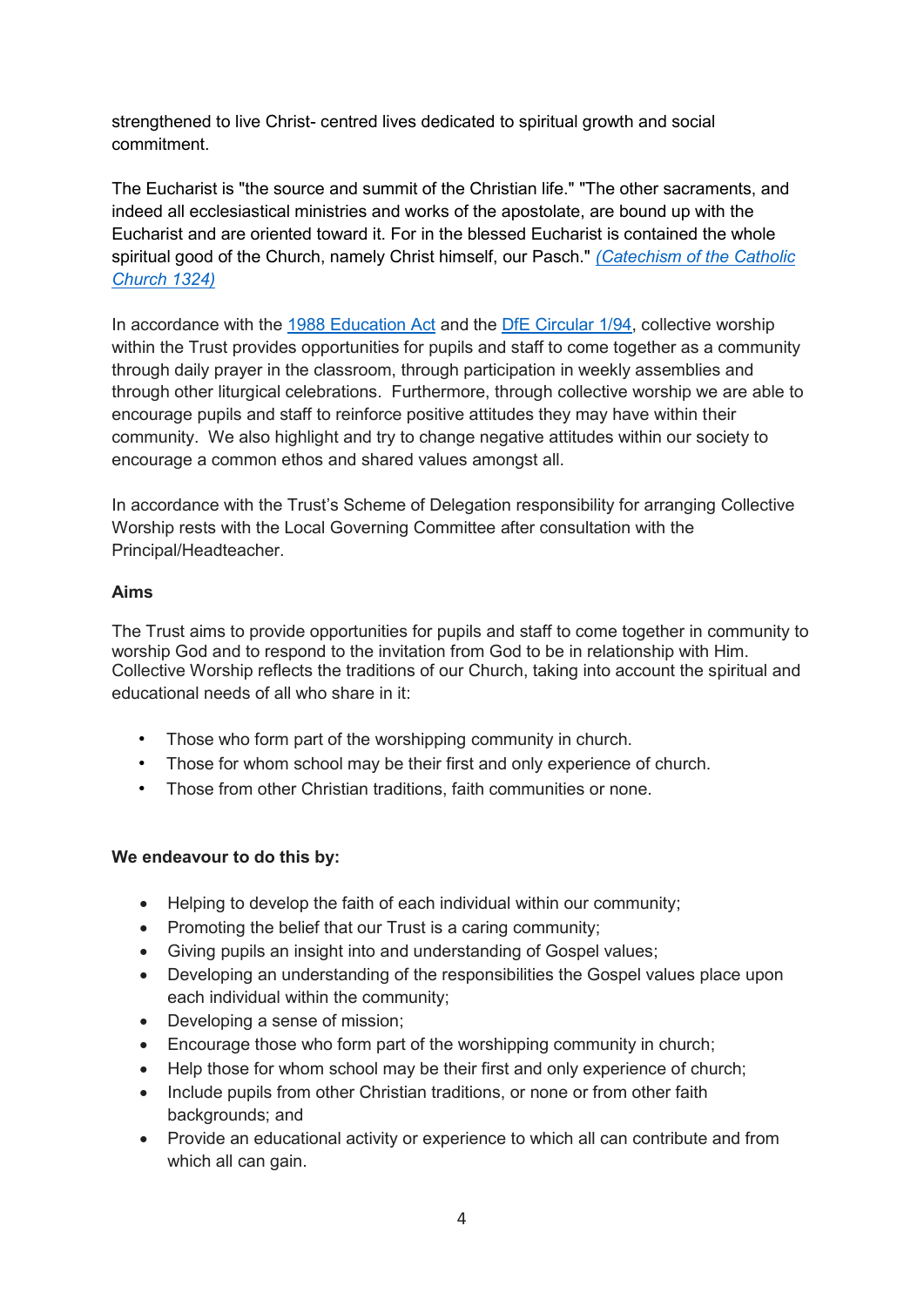Therefore, at the start of each day the staff in all of the Trust schools gather as a community and briefing begins with a prayer and a reflection to remind us all of God's presence among us.

## **2. Vision and Values of Bishop Hogarth Catholic Education Trust**

The Trust has adopted the following vision and values to guide us in our mission and to underpin all that we do:

## *Our Vision:*

Our schools will be places of excellence – providing service and witness to children, their families and the wider Catholic community, adding value as a family of schools and enriching the learning and experience of all our young people so they may achieve their full potential.

## *Our Values:*

The following values underpin everything the Trust and our Schools will do:

**BEING** Just and Responsible: We seek to act justly, fairly and responsibly in all our relationships to ensure 'The Common Good' is upheld.

**PROMOTING** Spiritual and Human Development: We believe a knowledge of and a personal relationship with Christ gives meaning and purpose to our lives.

**ACHIEVING** Quality in Teaching and Learning: We believe everyone should gain dignity and self-worth through quality teaching and learning which allow all in our school community to excel.

**SHOWING** Respect for Every Person: We believe that all are created in the image of God and therefore we will respect the unique and intrinsic value of every person, promoting equality and celebrating diversity.

**CREATING** Community: We believe our schools to be faith communities where Gospel values of truth, honesty, forgiveness and reconciliation are lived and where there is special care for those most in need.

**COMMUNICATING:** We value the views and opinions of the communities whom we serve and will actively engage and respond.

## **3. The Aims of Collective Worship at Bishop Hogarth Catholic Education Trust**

- To reflect upon the mystery that is God:
- To provide opportunities for students and staff to come to know Jesus Christ through prayer and action;
- To heighten pupils' awareness of questions related to the ultimate mysteries of life and to explore the beliefs and commitments made by themselves and others in response to such questions;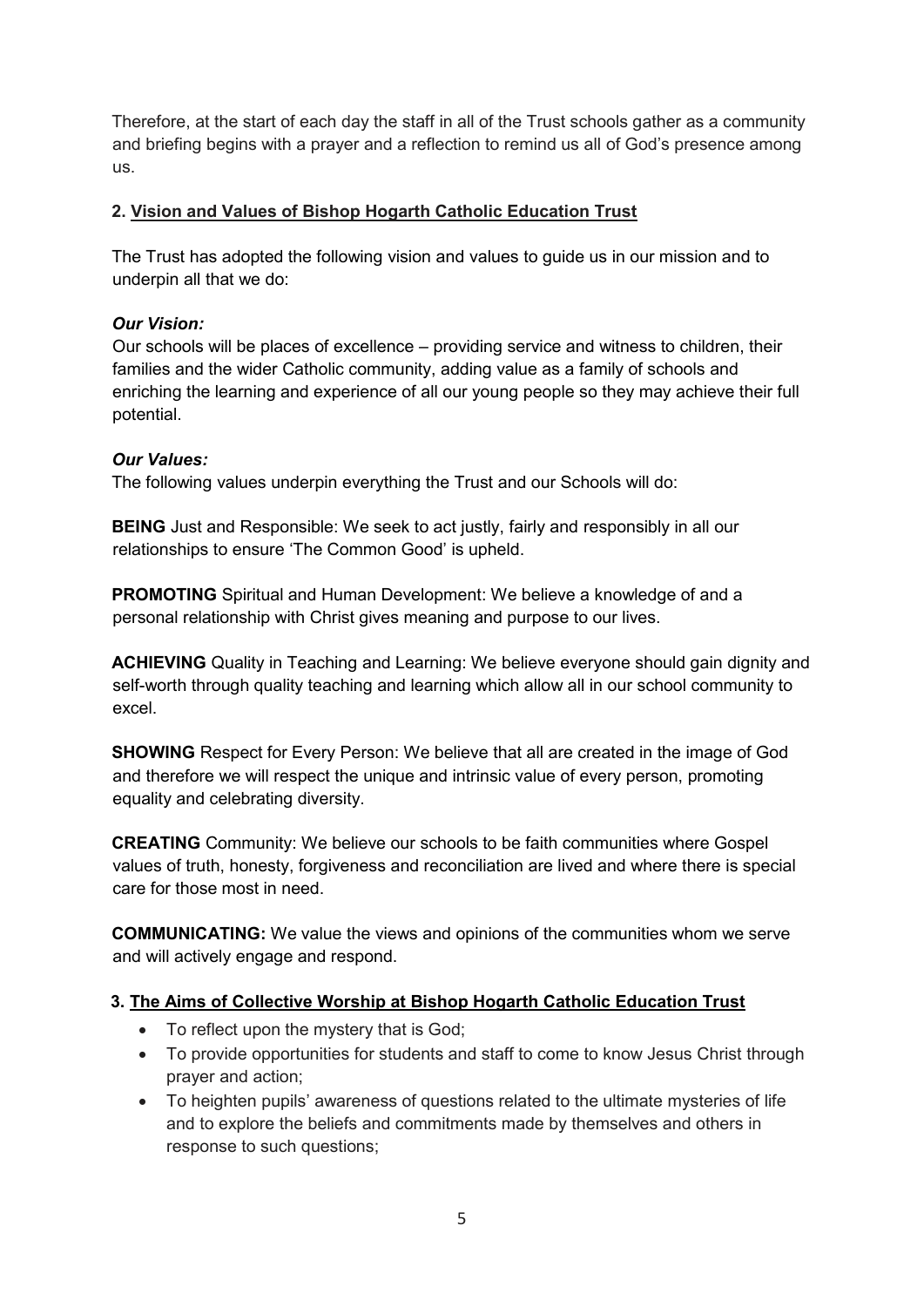- To grow in liturgical understanding and development with specific reference to the Catholic tradition;
- To respond to life's challenges, celebrate life's wonders and comfort and console at times of difficulty;
- To celebrate the richness and diversity of our God given creation and the responsibilities we have for its stewardship;
- To give opportunities for silent contemplation, reflection, personal response and prayer;
- To explore, reflect on, express, affirm, or challenge commonly accepted personal and social values and individually held beliefs;
- To express our faith as a Christian community thus reinforcing the sense of belonging, the development of community spirit, the promotion of a common ethos and the reinforcement of positive attitudes;
- To provide staff and pupils with opportunities to worship God hence enabling individual spiritual moral development; and
- To offer pupils the opportunity to prepare themselves for challenges in their adult life.

## **To fulfil these aims we will:**

- Ensure the Act of Worship is seen as part of the total curriculum, an integral part of the life of the school and seen to be important;
- Adopt an approach that is based on educational principles which aid the spiritual development of individuals. Therefore the form, shape and content will be educational;
- Respect the integrity of the individual, to give the opportunity to participate creatively and encourage each to make an individual response to a shared experience;
- Build up accessible resource materials for use in assemblies and the daily act of worship;
- Experiences of prayer and worship will be high quality, reflecting the liturgical seasons and feasts of the Church.
- Endeavour to provide a physical environment that is conducive to the above;
- Involve a wider combination of staff, pupils and relevant members of the community in assemblies; and
- Provide an opportunity to review Collective Worship.

## **Role of Trust Head of Catholic Life**

The Trust Head of Catholic Life acts as a resource to support to Lay Chaplains and Chaplaincy Teams. Their role is to provide:

- Training and support
- Point of contact
- Identify and meet the training needs of those involved in chaplaincy in our schools
- Oversee spirituality timetables
- Assistance with sacred spaces
- Opportunities to meet and discuss ideas and problem-solve together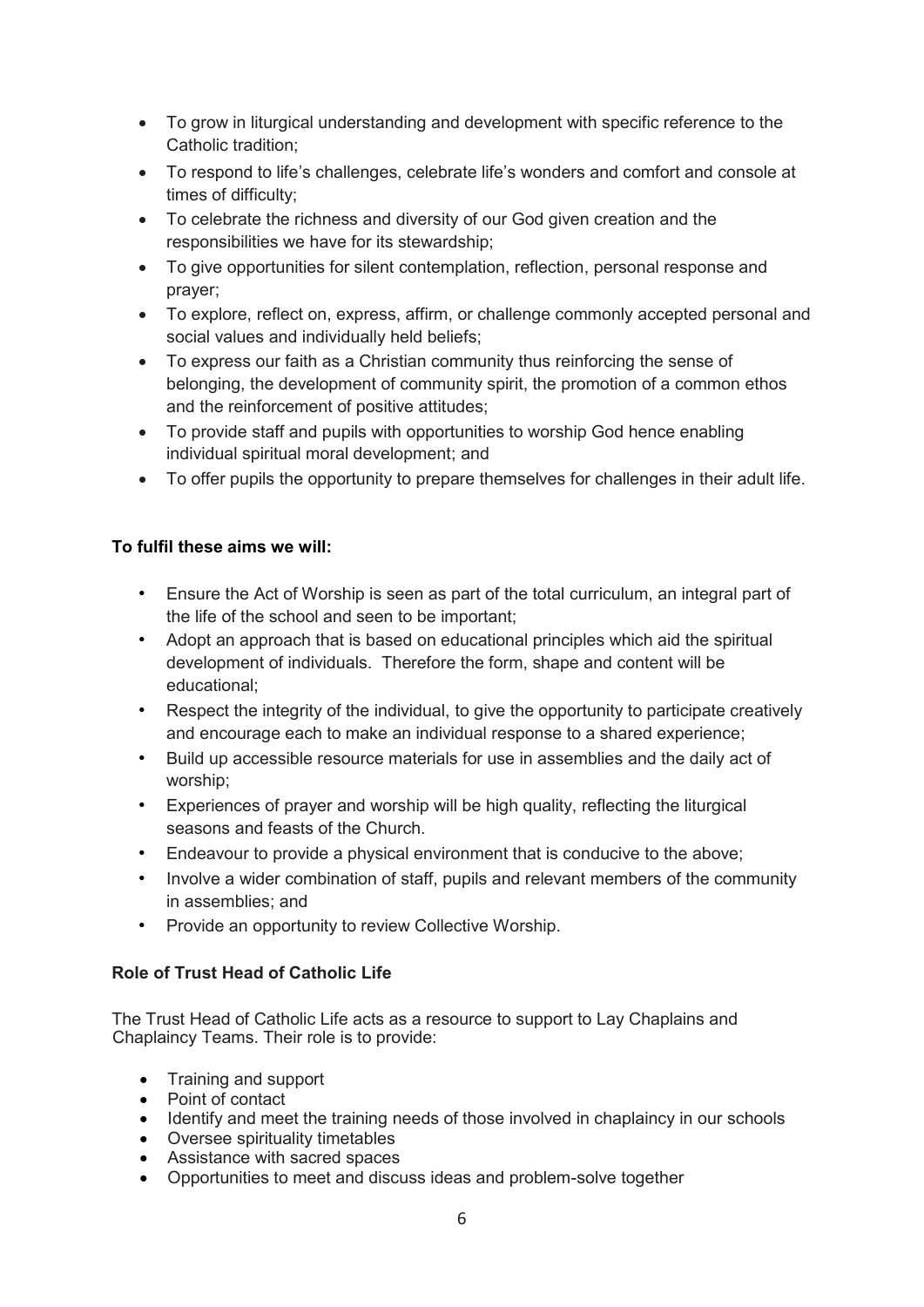- Assistance with the planning and preparation of key Liturgical celebrations including major feasts and seasons across sectors
- Resources for websites

The Trust Head of Catholic Life will work with school Chaplains and those with responsibility for co-ordinating collective worship to develop ideas to:

- Make prayer engaging and meaningful
- Increase involvement of our young people in the prayer life of their school
- Develop whole Trust MAT spirituality events including retreats and liturgies

#### **The Role of the Coordinator for Collective Worship**

The role of the Co-ordinator for Collective Worship is detailed at **Appendix 1.** 

Lisa Goulden is the co-ordinator for collective worship.

#### **Policy Monitoring and Review**

This policy is monitored by the Collective Worship Co-ordinator. It is evaluated and reviewed by the Headteacher, members of Senior Leadership Team and the Collective Worship Coordinator with the whole school teaching staff and Governors every two years.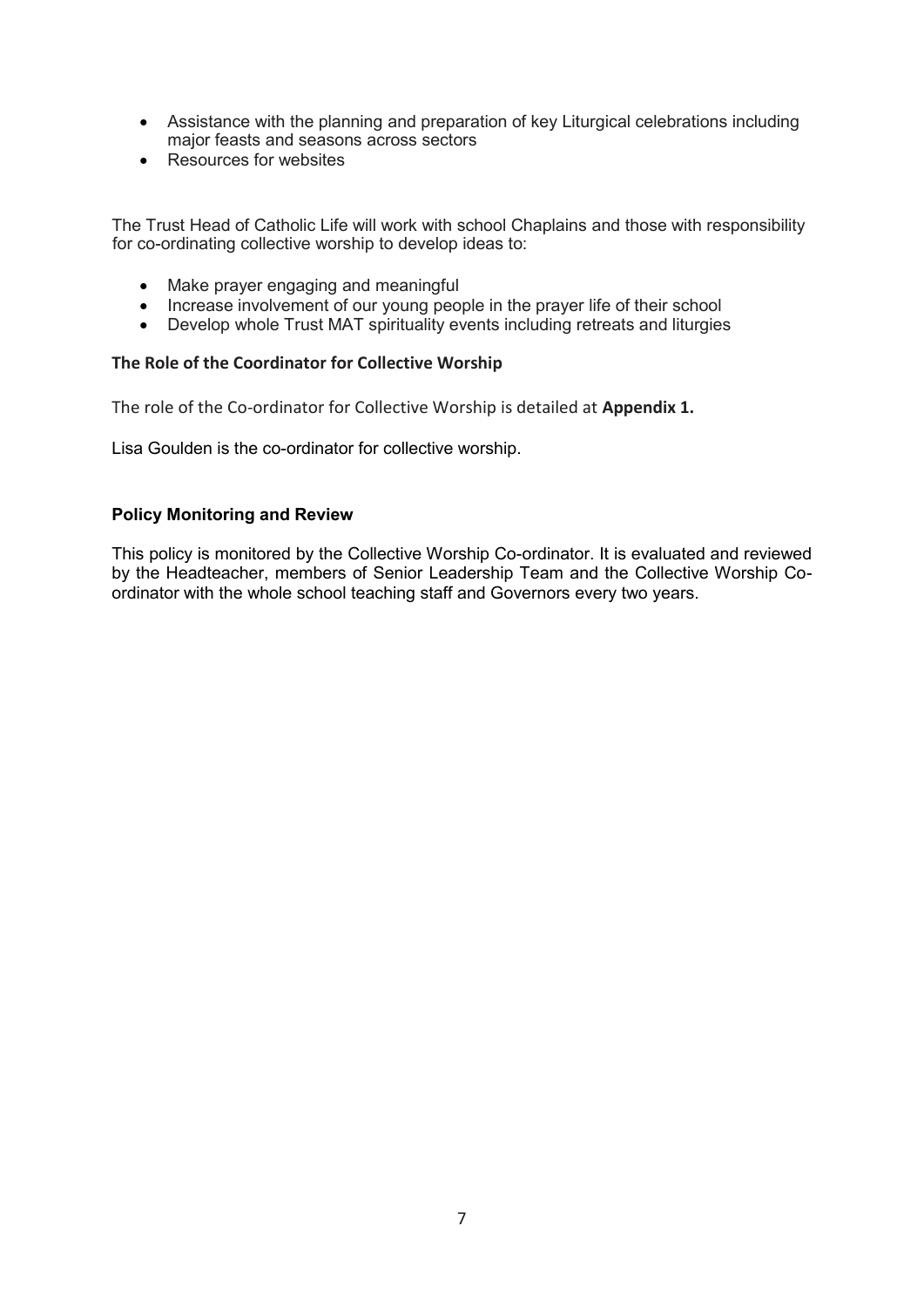## **Appendix 1**

### **The Role of the Coordinator for Collective Worship**

- Formulating a written policy for Collective Worship
- Ensuring that there is a development plan for Collective Worship included in the school development plan
- Ensuring that Collective Worship is appropriate to the age, aptitudes and faith backgrounds of pupils
- Ensuring that Collective Worship takes account of the religious and educational needs of all who share in it and is rooted in the principles of the 'Directory for Masses with Children'
- Organising themes for Worship
- Assisting the governors and headteacher to carry out their legal responsibilities with regard to Collective Worship including withdrawal from collective worship
- Developing staff confidence and expertise e.g. through modelling different prayer styles

#### **Planning, recording, monitoring and evaluating**

- Maintaining and developing effective procedures and documentation
- Observing Acts of Collective Worship and providing feedback
- Informing the headteacher of standards and developments in Collective Worship

#### **Communication**

- Communicating to members of the school community the significance and content of Collective Worship
- Reporting to and consulting with the governors and headteacher regarding matters of concern and development
- Acting as consultant to colleagues
- Encouraging positive attitudes towards Collective Worship
- Informing newly appointed colleagues of school policy regarding Collective Worship
- Communicating with parents, governors and the parish community
- Liaison with the school chaplain
- Liaison with the Diocesan Department for Education

#### Professional development/Ongoing formation

- Leading and organising inservice training and ongoing formation for Collective Worship
- Attending appropriate in-service courses, reporting back and leading staff training
- Keeping up to date by personal reading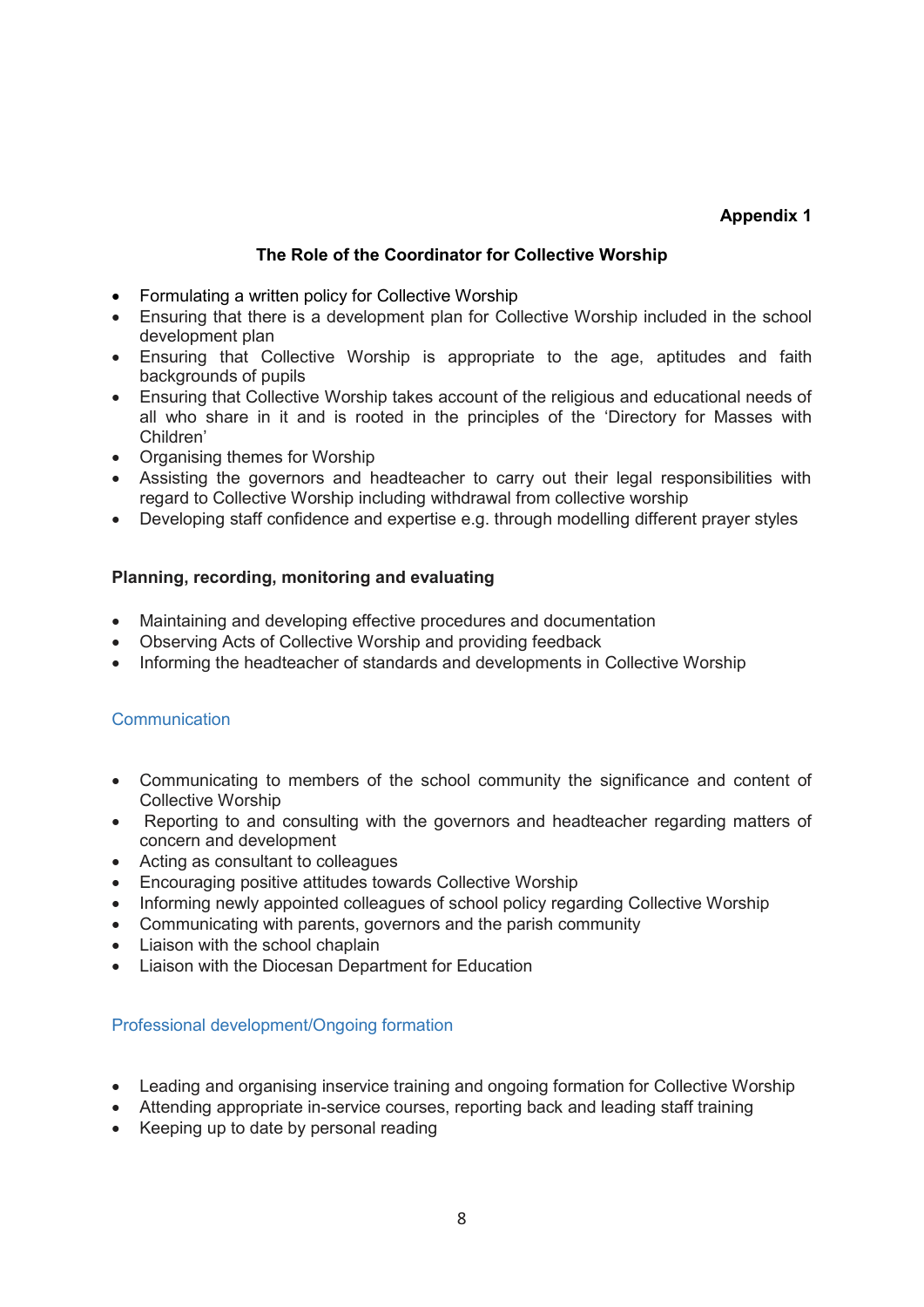#### **Resources**

- Evaluating existing resources
- Developing the resources available for Collective Worship including visual aids, artefacts, drapes, music, visitors, leaders, new and relevant books, posters etc.
- Budgeting efficiently

#### **Appendix 2**

#### **Organisation of Collective Worship**

#### **Planning, content and celebration**

Collective Worship is planned following a structure with reference to the Church's seasons, Come and See, feast days, the curriculum and significant dates e.g. CAFOD Family Fast Day, Holocaust Memorial Day.

Parish and parents are invited to participate in some celebrations.

A variety of prayer styles will be used appropriate to the age of the children and the occasion.

Staff pray regularly at the beginning of meetings, briefings and organised prayer groups i.e The Rosary.

The timetable of Collective Worship is as below.

*Monday - Whole School Collective Worship* 

*Tuesday- EYFS / KS1 Collective Worship* 

*Wednesday- KS2 Collective Worship* 

*Thursday- In Class Collective Worship* 

*Friday -Whole School* 

#### **Leading collective worship**

As faith leader of the school, the Head teacher will plan and lead collective worship supported by the Senior Leadership team and class teachers. The class teacher will lead class collective worship. Children are taught to plan and lead worship according to their age.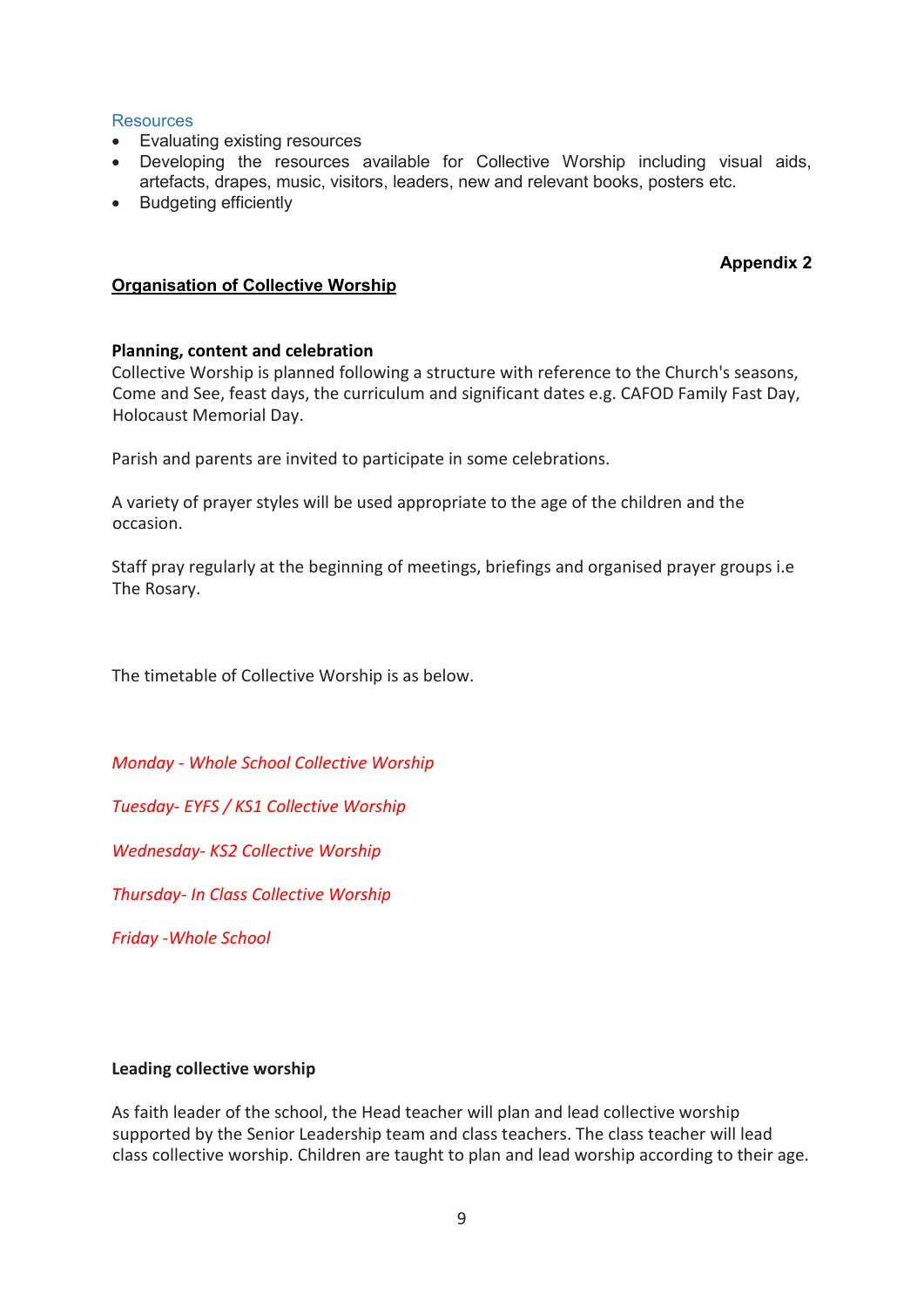As a school we follow the Spiritual overview which outlines our focus for different weeks of the year.

#### **Recording**

Collective Worship is recorded in the collective worship file.

#### **Monitoring and Evaluation**

Collective Worship is monitored using Collective Worship monitoring form.

Following monitoring, training needs will be identified and outcomes used to inform SEF 48.

#### **Resources**

*A selection of resources are available throughout school to use in Collective Worship.* 

## **The learning environment**

'Symbols and icons of the Catholic faith when displayed in school and throughout its premises will help the school community and visitors to experience the uniqueness and sacredness of this learning environment<sup>1</sup>

Focal points in each classroom and throughout the school will reflect the liturgical season and will reference Come and See topics. In this way they will be an outward sign of the school's ethos.

## **Retreats**

j

*Year 6 attend the annual Diocesan Festival* 

<sup>&</sup>lt;sup>1</sup> Christ at the Centre Rev Marcus Stock, 2005